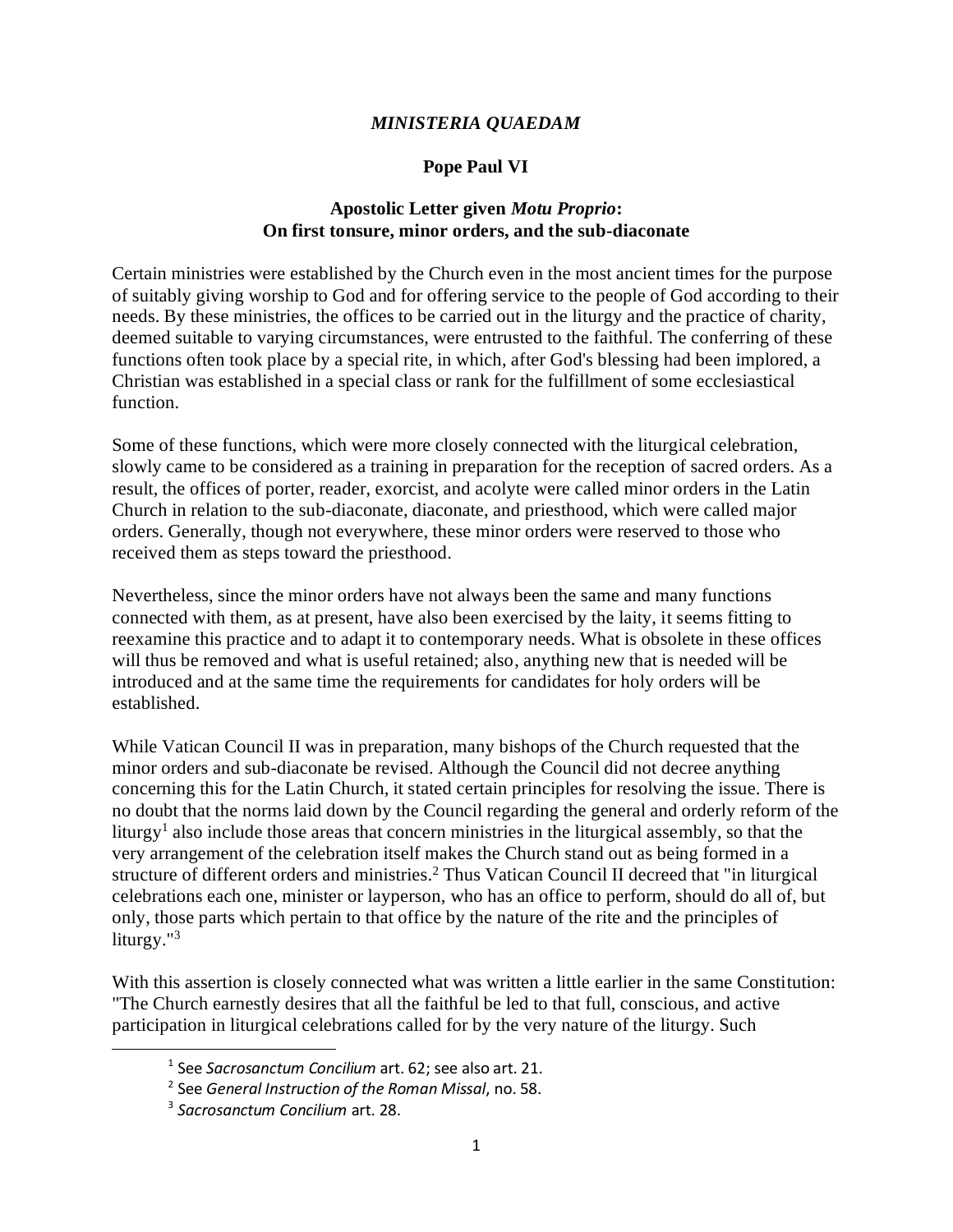participation by the Christian people as 'a chosen race, a royal priesthood, a holy nation, a purchased people' (I Pt 2:9; see 2:4-5) is their right and duty by reason of their baptism. In the reform and promotion of the liturgy, this full and active participation by all the people is the aim to be considered before all else. For it is the primary and indispensable source from which the faithful are to derive the true Christian spirit and therefore pastors must zealously strive in all their pastoral work to achieve such participation by means of the necessary instruction."<sup>4</sup>

Among **the particular offices to be preserved and adapted** to contemporary needs are those that are in a special way more closely connected with the ministries of the word and of the altar and that in the Latin Church are called the offices of reader and acolyte and the sub-diaconate. It is fitting to preserve and adapt these in such a way, that **from this time on there will be two offices: that of reader and that of acolyte, which will include the functions of the subdiaconate**.

In addition to the offices universal in the Latin Church, the conferences of bishops may request others of the Apostolic See, if they judge the establishment of such offices in their region to be necessary or very useful because of special reasons. To these belong, for example, the ministries of porter, exorcist, catechist,<sup>5</sup> as well as others to be conferred on those who are dedicated to works of charity, where this ministry had not been assigned to deacons.

It is in accordance with the reality itself and with the contemporary outlook that **the abovementioned ministries should no longer be called minor orders**; their conferral will not be called ordination, but **institution**. **Only those who have received the diaconate, however, will be clerics in the true sense and will be so regarded**. This arrangement will bring out more clearly the distinction between clergy and laity, between what is proper and reserved to the clergy and what can be entrusted to the laity. This will also bring out more clearly that mutuality by which "the universal priesthood of believers and the ministerial or hierarchic priesthood, though they differ from one another in essence and not only in degree, are nonetheless interrelated: each of these in its own special way is a sharing in the one priesthood of Christ."<sup>6</sup>

After weighing every aspect of the question, seeking the opinion of experts, consulting with the conferences of bishops and taking their views into account, and after taking counsel with our esteemed brothers who are members of the congregations competent in this matter, by our apostolic authority **we enact the following norms**, amending-if and in so far as is necessaryprovisions of the *Codex Iuris Canonici* (Code of Canon Law) now in force, and we promulgate them through this Motu Proprio.

**First tonsure** is no longer conferred; **entrance into the clerical state is joined to the diaconate**. What up to now were called minor orders are henceforth to be called ministries. Ministries may be assigned to lay Christians; hence they are no longer to be considered as reserved to candidates for the sacrament of orders. Two ministries, adapted to present-day needs, are to be preserved in the whole Latin Church, namely, those of reader and acolyte. The functions heretofore assigned to the sub-deacon are entrusted to the reader and the acolyte;

<sup>4</sup> *Sacrosanctum Concilium* art. 14.

<sup>5</sup> See *AG* no. 15: *AAS* 58 (1966) 965; *ConsDecrDecl* 574; see also *AG* no. 17 [DOL 17 no. 249].

<sup>6</sup> *Lumen Gentium* no. 10.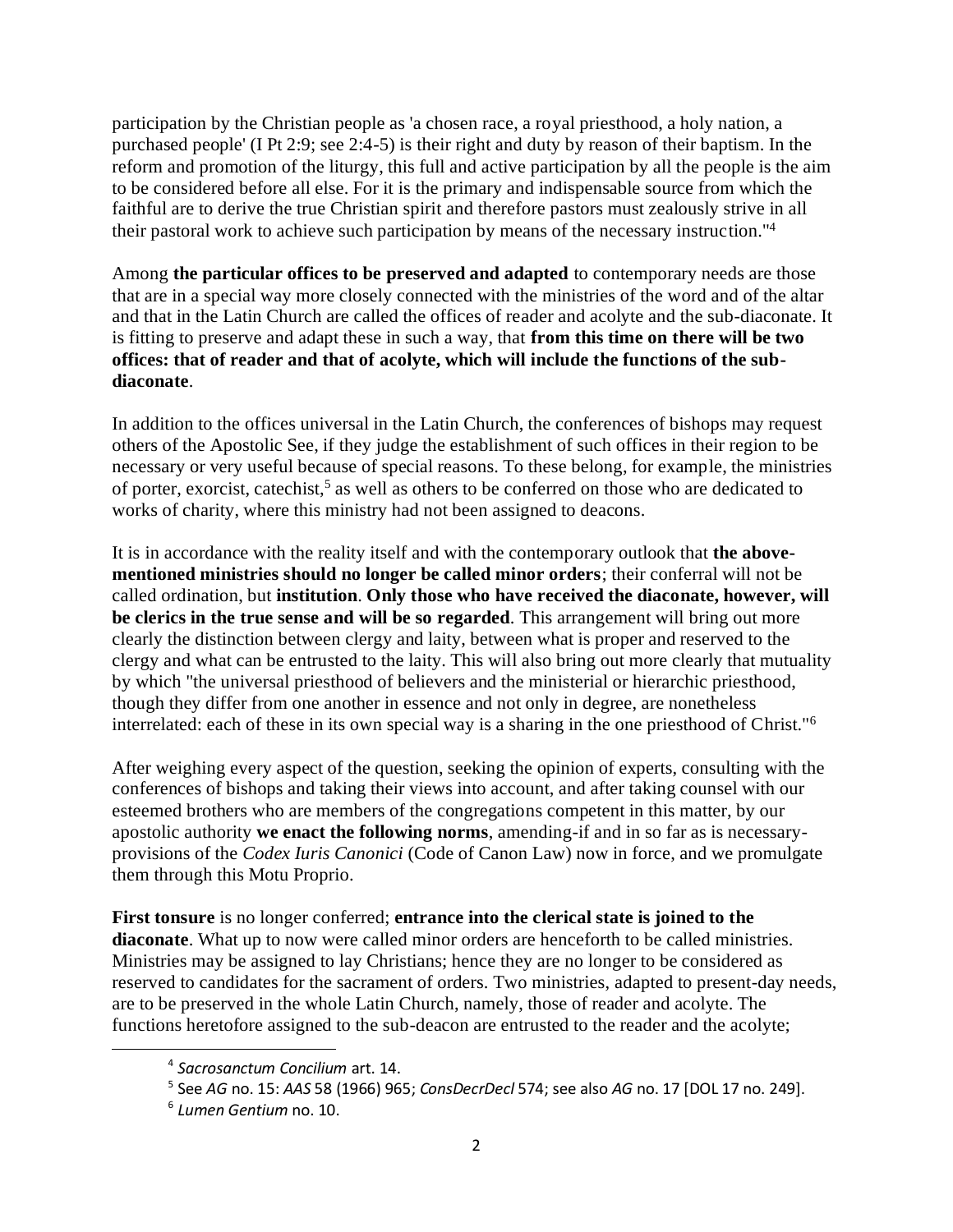consequently, **the major order of sub-diaconate no longer exists in the Latin Church**. There is, however, no reason why the acolyte cannot be called a sub-deacon in some places, at the discretion of the conference of bishops.

**The reader** is appointed for a function proper to him, that of reading the word of God in the liturgical assembly. Accordingly, he is to:

- 1. proclaim the readings from sacred Scripture, except for the gospel in the Mass and other sacred celebrations;
- 2. recite the psalm between the readings when there is no psalmist;
- 3. present the intentions for the general intercessions in the absence of a deacon or cantor;
- 4. direct the singing and the participation by the faithful;
- 5. instruct the faithful for the worthy reception of the sacraments.

He may also, insofar as may be necessary, take care of preparing other faithful who are appointed on a temporary basis to read the Scriptures in liturgical celebrations. That he may more fittingly and perfectly fulfill these functions, **he is to meditate assiduously on sacred Scripture**. Aware of the office he has undertaken, the reader is to make every effort and employ suitable means to acquire that increasingly warm and living love<sup>7</sup> and knowledge of Scripture that will make him a more perfect disciple of the Lord.

The acolyte is appointed in order to aid the deacon and to minister to the priest. It is his duty therefore to:

- 1. attend to the service of the altar and to assist the deacon and the priest in liturgical celebrations, especially in the celebration of Mass;
- 2. distribute holy communion as a special minister when:
	- a. The ministers spoken of in the *Codex Iuris Canonici* can. 845 are not available or are prevented by ill health, age, or another pastoral ministry from performing this function, or
	- b. When the number of communicants is so great that the celebration of Mass would be unduly prolonged.

In the same extraordinary circumstances, an acolyte may be:

- 1. entrusted with publicly exposing the blessed sacrament for adoration by the faithful and afterward replacing it, but not with blessing the people.
- 2. He may also, to the extent needed, take care of instructing other faithful who on a temporary basis are appointed to assist the priest or deacon in liturgical celebrations by carrying the missal, cross, candles, etc., or by performing other such duties.

He will perform these functions more worthily if **he participates in the holy eucharist with increasingly fervent devotion**, receives nourishment from it, and deepens his knowledge about it.

As one **set aside in a special way for the service of the altar**, the acolyte should learn all matters concerning public divine worship and strive to grasp their inner spiritual meaning: in that way he will be able each day to offer himself entirely to God, be an example to all by his gravity

<sup>7</sup> See *Sacrosanctum Concilium* art. 24; *Dei Verbum* no. 25.